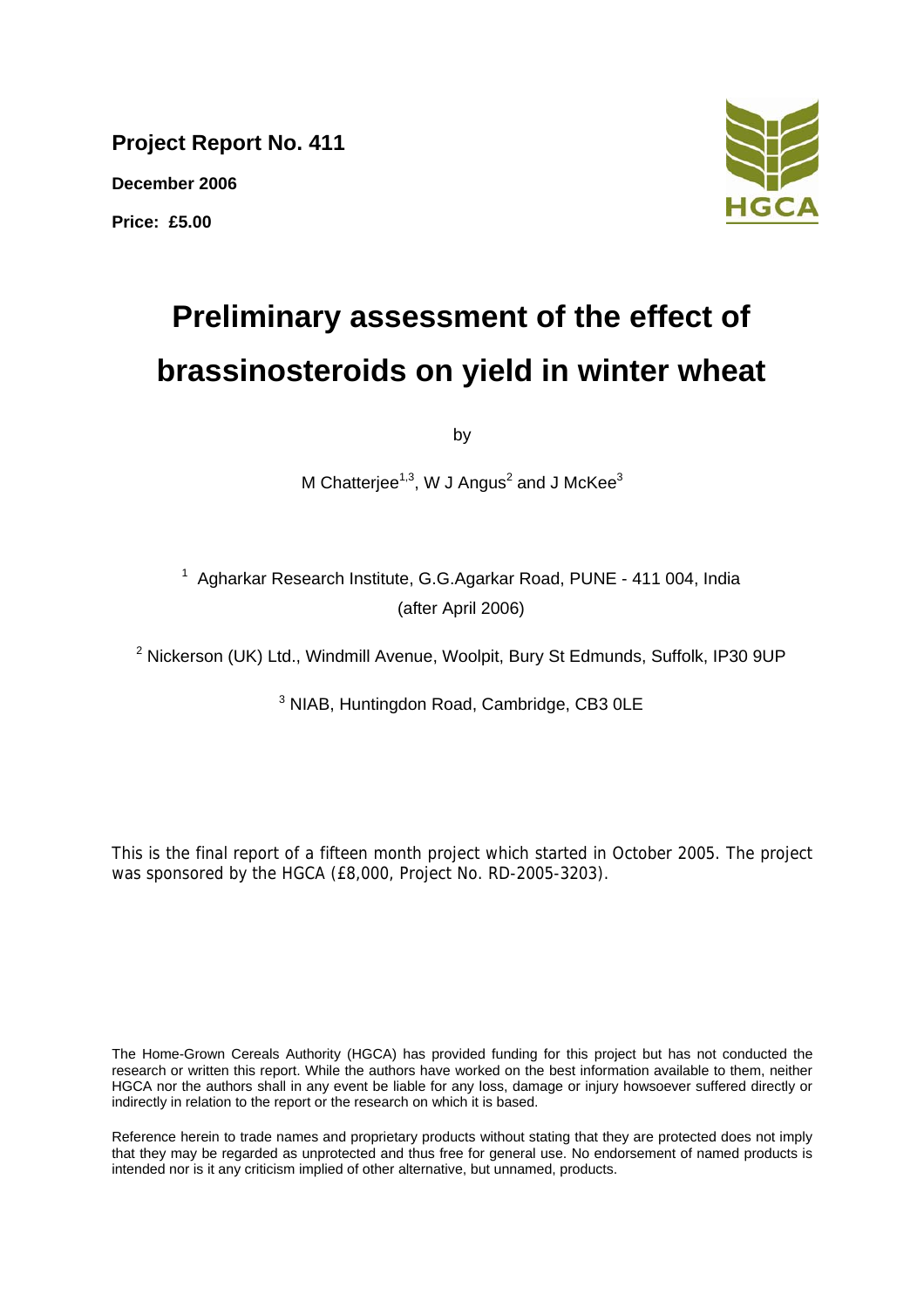## **CONTENTS**

| $1 \quad$      |     |  |
|----------------|-----|--|
| $\overline{2}$ |     |  |
| 3              |     |  |
|                | 3.1 |  |
|                | 3.2 |  |
|                | 3.3 |  |
|                | 3.4 |  |
|                | 3.5 |  |
|                | 3.6 |  |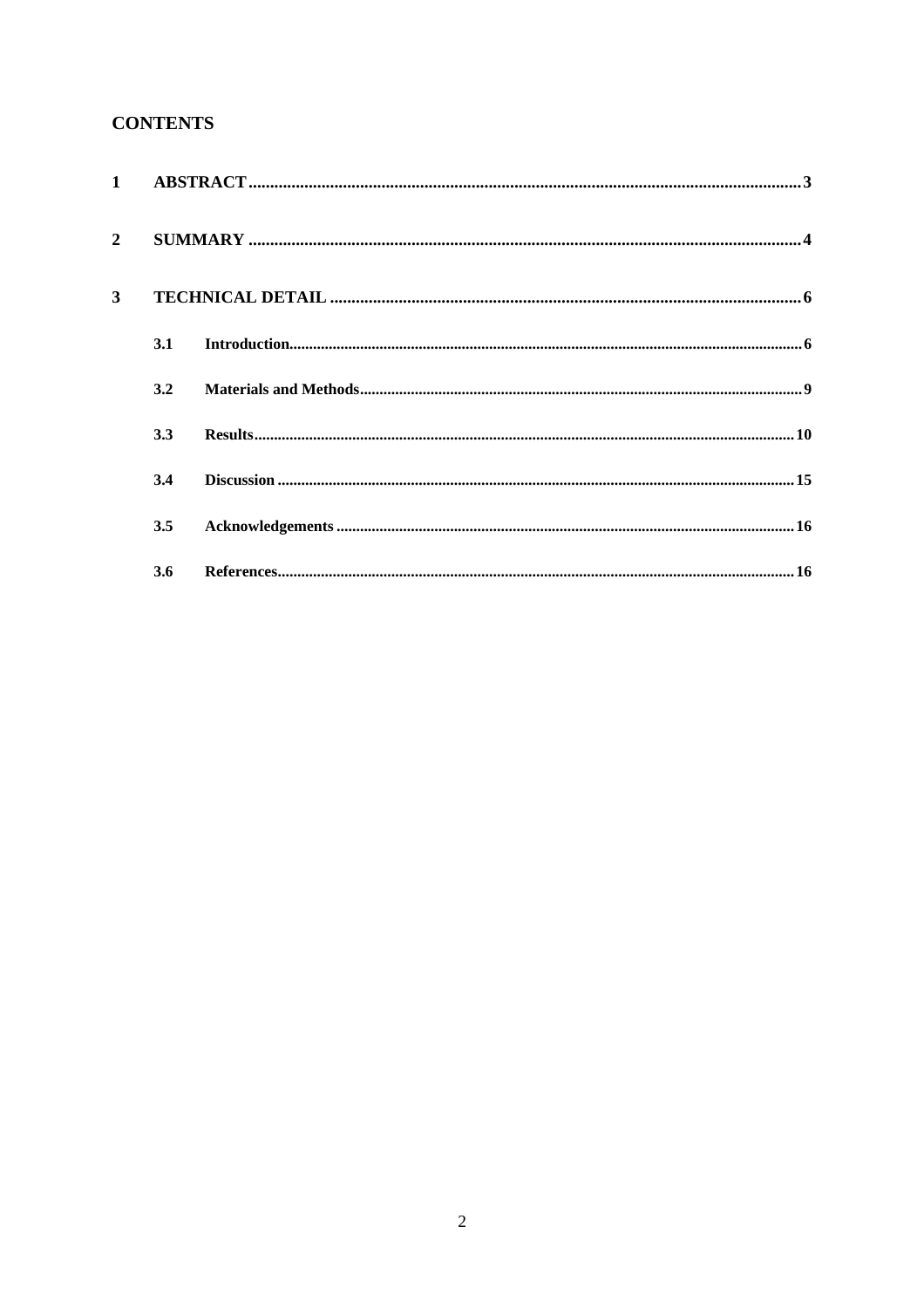## <span id="page-2-0"></span>**1. ABSTRACT**

Brassinosteroids (BRs) are an important group of plant hormones essential for growth and development. Released in response to stress, they regulate the expression of numerous genes, including ones associated with plant height and yield. Spraying brassinosteroid preparations has been shown to increase establishment and yield in a number of crops.

The aim of this pilot project was to investigate whether the application of brassinosteroids increases yield in wheat grown under UK field conditions. Spraying the hormone is expensive; a seed treatment could be more cost-effective and so was also tested.

The key messages from these pilot field trials were:

- Spraying wheat varieties grown under UK conditions with a non-commercial formulation of brassinosteroid had no significant effect on yield in unstressed plants.
- However, yield loss in wheat under stress may be lower in wheat sprayed with brassinosteroid.
- Further work under controlled conditions is required to demonstrate the interaction between brassinosteroid compounds and the growth of UK wheat varieties.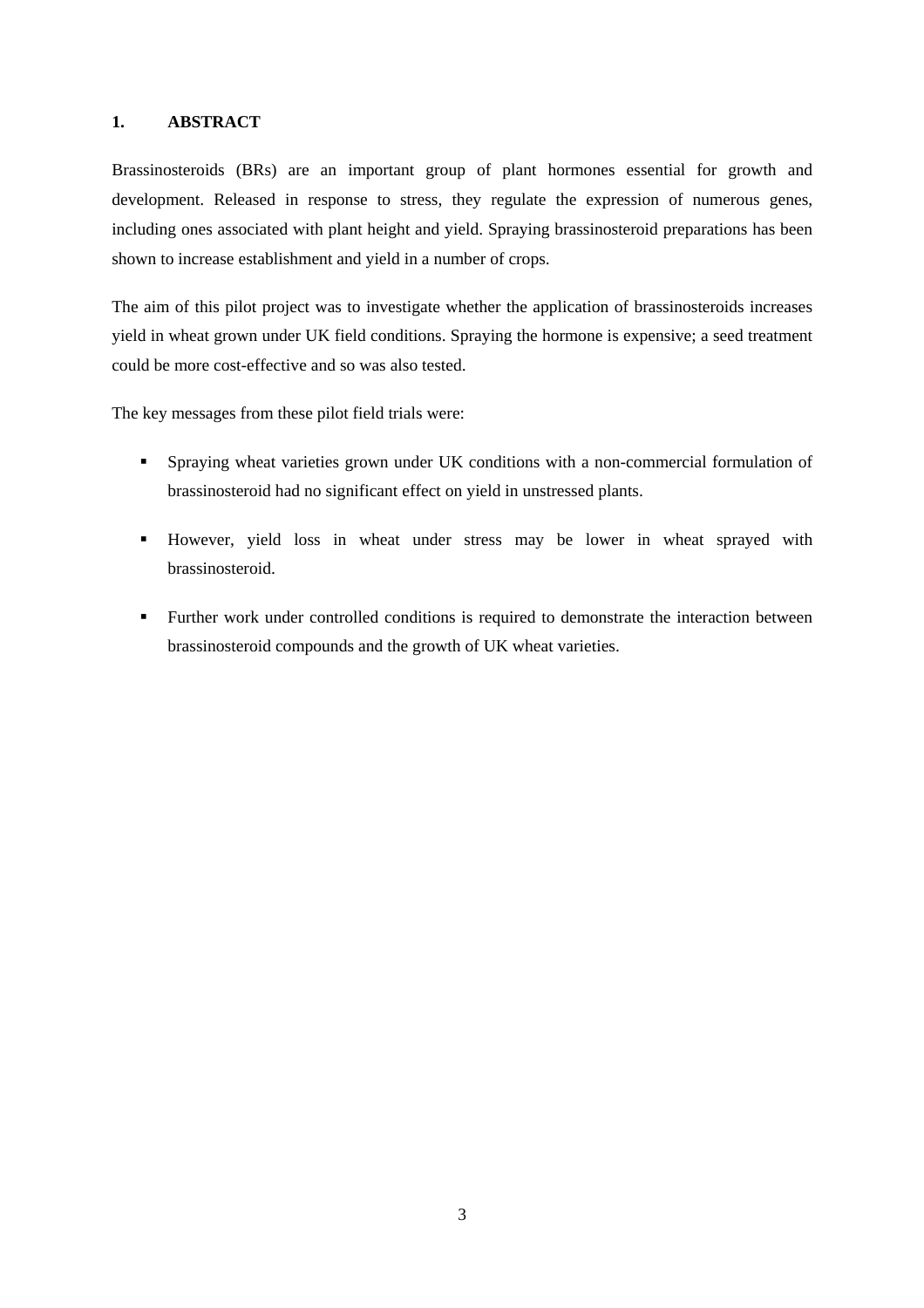### <span id="page-3-0"></span>**2. SUMMARY**

The 'green revolution' in wheat and rice arose from the introduction of semi-dwarf varieties. Although dwarfing genes in rice and wheat have different functions, both produce products linked with malfunction of the plant hormone, gibberellin. The reduction in height in wheat increases lodging resistance and harvest index, and is also associated with an increase both in ear fertility and seed size. Given the yield gains achieved by the introduction of gibberellin based semi-dwarfing genes it should be worthwhile examining alternative pathways that influence plant height for future crop development.

Brassinosteroids (BRs) are polyhydroxylated plant sterol derivatives, identified in 1970 from Brassica pollen by USDA scientists. They are ubiquitous in the plant kingdom and are a key plant hormone essential for plant growth and development. BRs are released in response to root, pest, disease or environmental stress but are also known to regulate the expression of numerous genes, including ones associated with plant height and important yield components in crops. Over 60 kinds of BR have been found to date, of which brassinolide, 24-epibrassinolide and 28-homobrassinolide are the three most potent.

One of the classic phenotypes of BR mutation is dwarf or semi-dwarf plants. More than 70% of barley cultivated in Japan is occupied by high yielding semi-dwarf, lodging resistant barley varieties that carry a mutation in a BR gene. Endogenous BR levels have also been associated with height reduction in model species. In addition, exogenous BR application has been shown to increase crop establishment and yield in a number of crops, including wheat.

This project was conceived as a low cost, preliminary investigation to develop a greater understanding of the role of brassinosteriods in regulating plant growth and development in wheat to facilitate assessment of the potential value as an alternative source of genetic variation for yield manipulation in wheat breeding. Specifically this project aimed to test whether spraying wheat with BR or applying it as a seed treatment will increase yield of UK varieties.

The project consisted of a pilot experiment run at two locations; NIAB HQ in Cambridge and Nickerson (UK) Ltd. trial site at Woolpit in Suffolk, using the varieties Einstein, Robigus and Paragon. All three varieties are sensitive to BR application as assessed by a root inhibition assay in the presence of 0.1µg/µl and 1.0µg/µl brassinolide and they cover a range of dwarfing gene (*Rht*) types. Einstein is a winter wheat carrying the *Rht2* semi-dwarf allele, Robigus is a winter wheat with *Rht1* and Paragon is a tall (*rht*) spring variety. This parameter was considered as there may be interaction between the brassinosteroid and gibberellin pathways.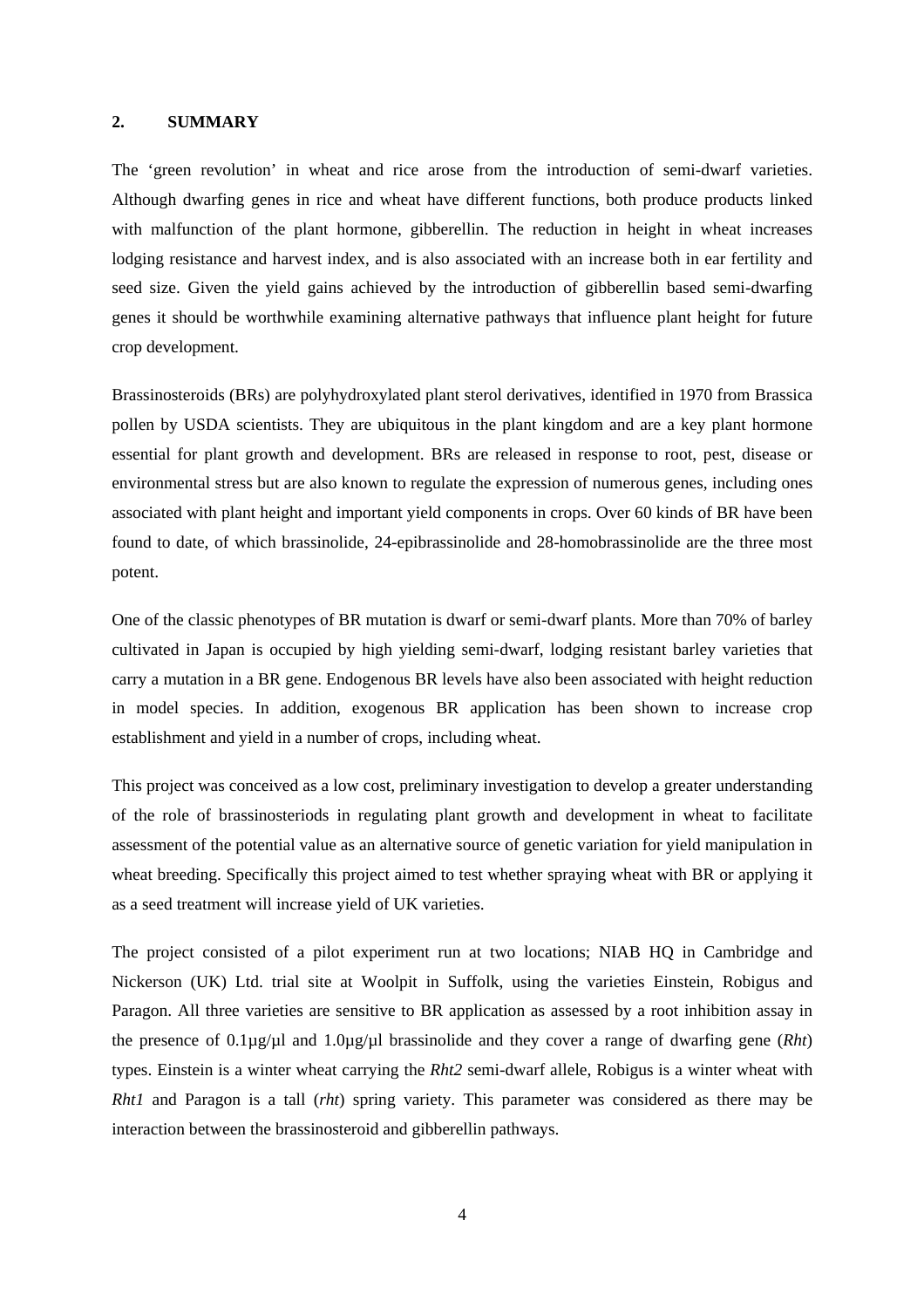A split plot design was used to optimise the resources used, in terms of treatments and replication. As a pilot scheme covering many potentially important factors, the experimental strategy was likely to detect only "large differences" in varietal response. Five applications of BR at dosages of 0.01ppm of epi-brassinolide (EBL) were sprayed at different stages of crop development. A sixth cumulative fivespray treatment was used to test whether there is any additive effect of spraying with EBL at different stages on the same plants. The trial included an untreated control.

A seed treatment trial was also conducted at two sites in Suffolk. Trials were treated with a full fungicide programme in order to exclude disease. No growth regulators were applied.

A number of standard observations were recorded across the trial. Analysis revealed no significant differences in most observations. However, at one trial site there were significant differences in yield results for Paragon and Robigus where lodging and yellow rust had affected yields. The average yield across the Paragon plots was particularly low, but some BR treatments, particularly the cumulative treatment significantly boosted yield compared to the control. One seed treatment trial site was abandoned due to inclement weather and no significant interactions with BR seed treatment were noted at the second site.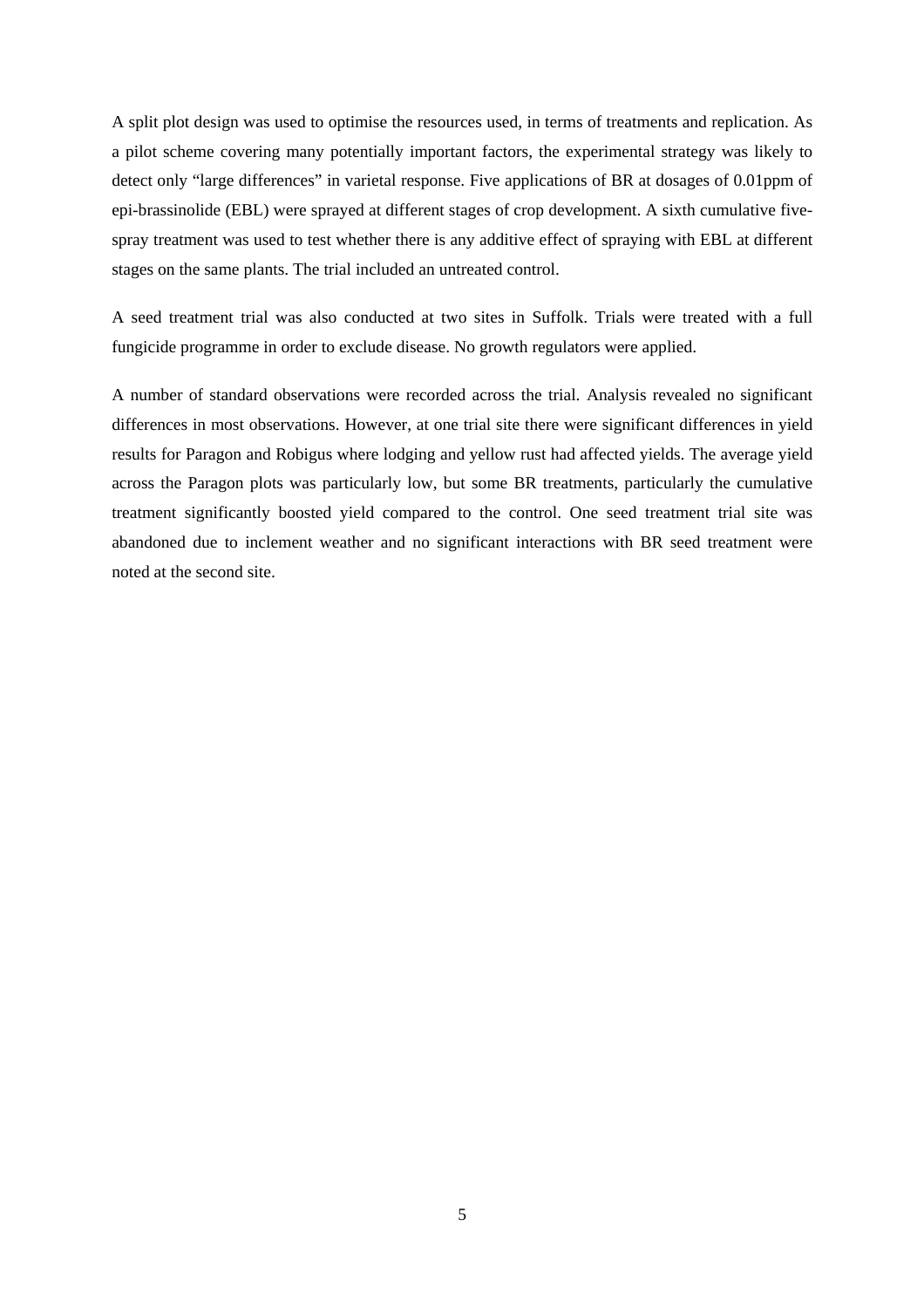## <span id="page-5-0"></span>**3 TECHNICAL DETAIL**

### **3.1 Introduction**

A universal objective of wheat breeding programmes is to maximise yield. Historically, conventional breeding activity in the UK has achieved an increase in yield gain of about 1% per annum. Aside from steady advances, there have been a number of quantum leaps in yield gain, the most spectacular of which was achieved with the introduction of the gibberellic acid (GA) insensitive, semi-dwarfing genes in the 1970s which spurred the 'green revolution'. Insensitivity to gibberellin is conferred by *Rht* and restricts stem growth. This reduces the susceptibility to lodging and thereby increases harvest index. Parallel to this effect, more energy is diverted into the developing ear and so *Rht* is also associated with an increase both in ear fertility and seed size (Austin *et al*., 1980). There does, however, remain a general correlation between reduced height and reduced yield (Law *et al*., 1973).

The majority of the UK wheat acreage is sown to semi-dwarf varieties carrying *Rht-B1b* (formerly Rht1) or *Rht-D1b* (formerly Rht2). A trend may be developing towards somewhat taller varieties (W. J. Angus, personal communication; Figure 1). Although *Rht* genotypes are always shorter than their *rht* equivalents, penetrance depends on genetic background; thus dwarf varieties carrying *Rht-B1b* or *Rht-D1b* can vary significantly in plant height. Research in the 1970s concluded that amongst *Rht* carriers, relative tallness was associated with higher yield potential as a result of their relatively larger photosynthetic capacity (Gale and Law, 1976). This led to the proposition of the 'tall dwarf' ideotype. However, the genetic determinants of this variation in height remain obscure.

Figure 1: Changes in the height of UK wheat varieties 1990 – 2003.



**Mean Straw Length (cm)**

6

**Year of first data / Variety**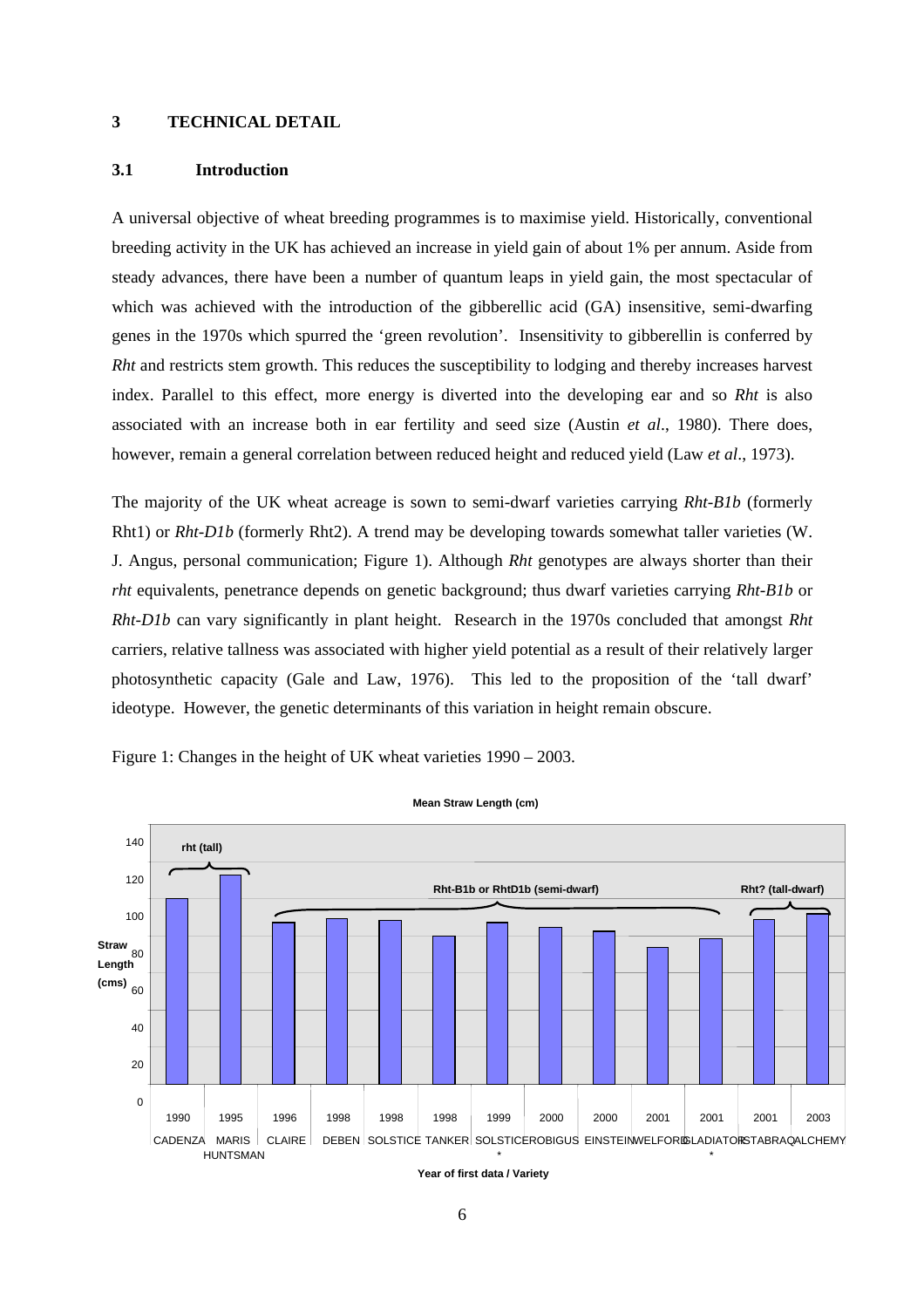The gains made in UK varieties from the exploitation of *Rht* genes to date are clear, but new height reducing genes that break the correlation between reduced height and reduced yield that could offer improvements on current varieties remain a useful target. At least 21 *Rht* genes have been identified which reduce plant height (McIntosh *et al*., 1998), but there are often complex interactions with environmental factors which reduces the number of potential use in commercial breeding programmes in Europe (Worland and Snape, 2001). There are often also often undesirable 'side-effects' that influence the usefulness of these genes. For example, although *Rht-B1b* and *Rht-D1b* are widely used in UK varieties, their presence is correlated with shorter coleoptiles and reduced seedling vigour (Rebetzke *et al*., 2001). Temperatures over 24oC during the period 10 days prior to flowering have deleterious effects on yield in *Rht-B1b* and *Rht-D1b* carriers, leaving these varieties unsuited to Southern European climates.

The disadvantageous characteristics of *Rht-B1b and Rht-D1b* are not shared by *Rht8* so this gene could be useful. However, the commercial use of *Rht8* has, to date, been confined to the Mediterranean environment of southern Europe (Worland *et al*. 2001), and there is less enthusiasm for a similar switch in the UK, because there is evidence that *Rht8* is unsuitable for the cooler conditions prevalent in northern Europe. Nothing is known about the mechanism of *Rht8*-mediated dwarfism, except that it is gibberellin sensitive (Botwright *et al*. 2005). As other *Rht* dwarfing genes are associated with yield penalties there is a potential role for complementary dwarfing genes for cereals grown in the UK, in particular for genes that also confer good climatic adaptability.

The gibberellin pathway, which is the target of the *Rht* genes, is conserved across the plant kingdom but it is also worthwhile to study other pathways that influence plant height. The brassinosteroid (BR) pathway is attractive not just because endogenous BR levels have been associated with height reduction in model species, but also because exogenous BR application has been shown to increase yield in a number of crops (Mitchell *et al*., 1970; Ikekawa and Zhou, 1991).

Brassinosteroids (BRs) are polyhydroxylated plant sterol derivatives with structural similarity to growth–regulating steroid hormones found in vertebrates and insects. Although BRs were discovered over 30 years ago (Mitchell *et al*., 1970), the first report of their effects on Arabidopsis growth did not appear until 1991 (Clouse and Zurek, 1991). Since then, the BR biosynthesis and signal transduction pathways have been well studied in Arabidopsis and in pea, rice, tomato and barley (Bishop, 2003). The signalling mechanism for the BR response is very similar to that used by gibberellins. In Arabidopsis, it consists of receptors encoded by the genes; BR insensitive1 (*BRI1)*, BR receptor like (*BRL)* and *BRI1*-associated receptor kinase1 (*BAK1),* which work together to perceive the presence of BR. After perception, a downstream signalling cascade leads to the BR response, which typically involves cell elongation. Mutation in any of these three genes leads to a lack of response to BR,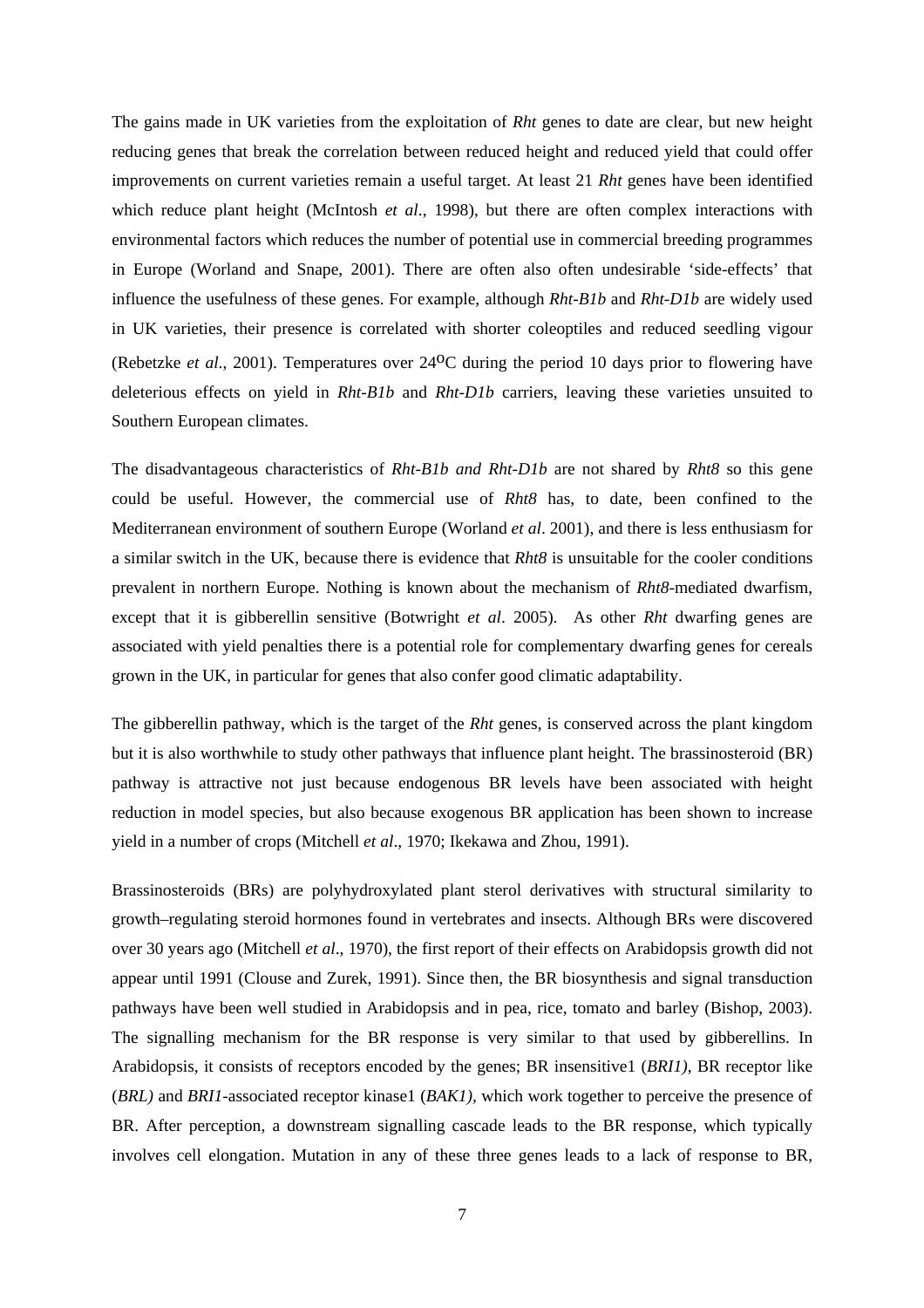resulting in no enhancement of height upon BR application. BR mutants fall into two types: BR sensitive (Chory *et al*., 1991; Li *et al*. 1996; Szekeres *et al*., 1996; Choe *et al*, 1999; 2000) and BR insensitive (Clouse *et al*. 1996; Li and Chory, 1997; Li *et al*., 2001a; b; Zhou *et al*., 2004). The former include lesions in BR biosynthetic genes, while the latter include lesions in BR receptors and are distinguished by their inability to be rescued by exogenous BR application. The connection between plant height and the BR pathway has been recently demonstrated in barley, where a high yielding, lodging resistant Japanese semi-dwarf variety carrying the *uzu* allele has been shown to harbour a point mutation in a gene homologous to the *BRI1* gene of Arabidopsis (Chono *et al*, 2003). Over 70% of Japanese barley acreage is currently dedicated to *uzu*-carrying varieties. This demonstration that a semi-dwarf phenotype important to cereal productivity can be generated by a mutation in the BR pathway genes is particularly relevant.

Exogenous application of BR has been suggested as a yield-enhancing measure for a number of crop species. Its effects include significant increases in seed yield per plant in bean and rice; in leaf weight in lettuce (Meudt *et al*., 1983); in stem diameter (and thereby lodging resistance) in barley, in the number of seeds per panicle, in ear weight and in 1000 grain weight in wheat. Similar yield increases have been observed in a number of other crops (Zullo and Adam, 2002). Increasing endogenous BR levels by a transgenic route has also been found to increase yield. Thus in Arabidopsis and tobacco, over-expression of *DWARF4*, which is involved in BR biosynthesis, promoted increased vegetative growth and yield (Choe *et al*., 2001). Similar results have been obtained in tomato and rice (Flavell, 2005). The exogenous application of BR at low concentrations has been reported to increase coleoptile length and promote root elongation in Arabidopsis and a number of crops (Mussig *et al*., 2003, Ikekawa and Zhou, 1991). Six-year field trials in China and Japan have reported that spraying wheat with an optimal dose of 0.01 ppm BR (Epi-brassinolide) results in 10-20% yield increase (Ikekawa and Zhao, 1991). Commercial products are available that make yield enhancing claims (for example see: [http://www.mikonik.com/default.asp?issue\\_id=10](http://www.mikonik.com/default.asp?issue_id=10)).

The focus of the present study was to conduct preliminary studies to explore the broad impact of brassinosteroids on wheat crop productivity to underpin the provision of evidence in support of the hypothesis that BR genes may serve as a complementary source of dwarfing genes in the future development of new high yielding UK wheat varieties. The pilot project sought specifically to investigate whether the application of brassinosteroids increases yield in wheat.

Spraying with the hormone is a potentially expensive approach, a seed treatment would be more costeffective and the pilot project included a trial designed to measure the impact of a brassinosteroid seed treatment on yield. The demonstration of a yield response to this hormone under UK field conditions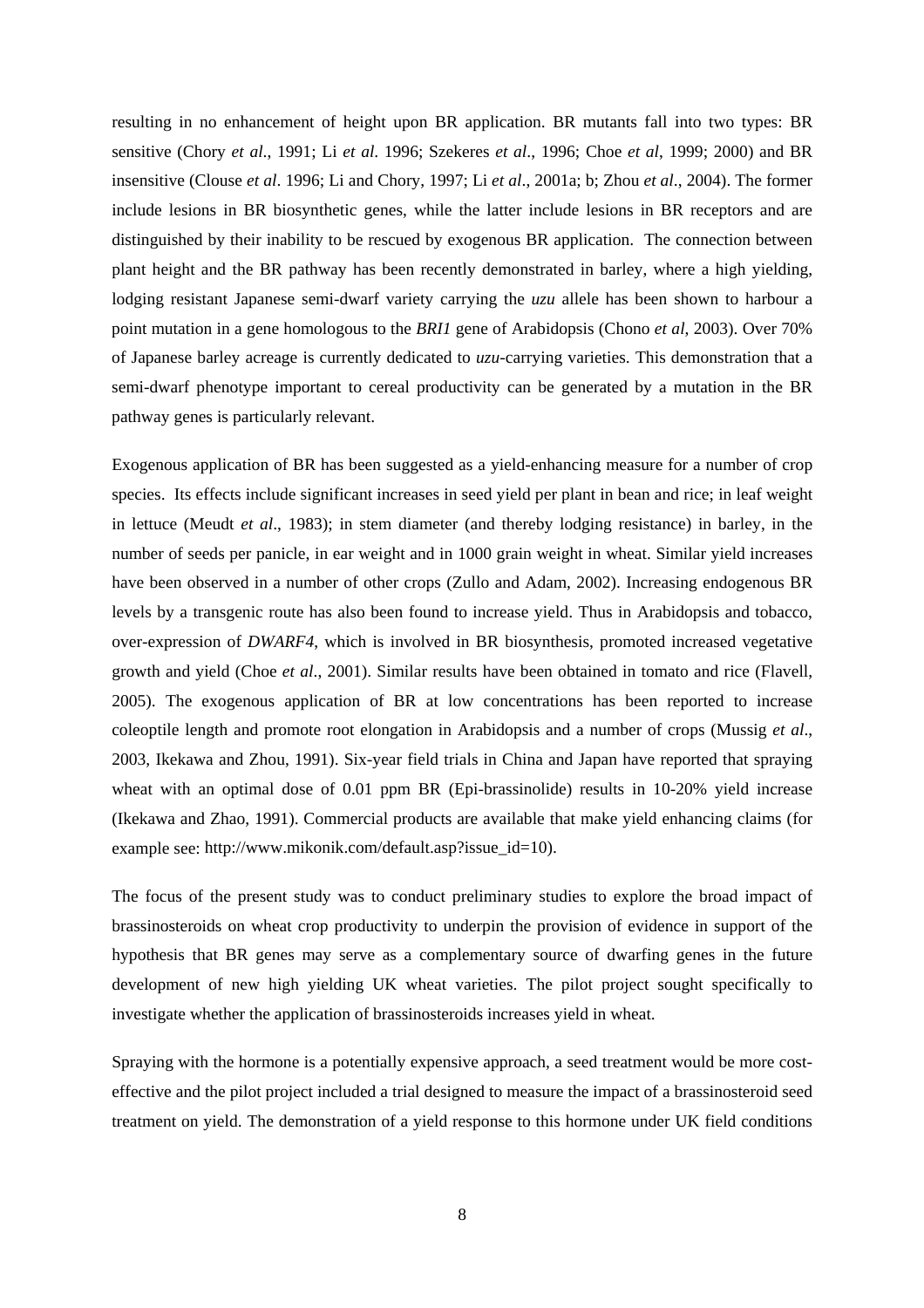<span id="page-8-0"></span>either by direct spraying or via a seed treatment would provide preliminary evidence of the potential gains in yield that might be possible from an interaction with brassinosteroid compounds.

## **3.2 Materials and Methods**

## **3.2.1 Spray Trials**

The pilot spray trial experiment was run at two locations; NIAB, Cambridge and Nickerson (UK) Ltd. trial site at Woolpit in Suffolk, using the varieties Einstein, Robigus and Paragon. The varieties were selected to provide a range of Rht status, end-use and breeders. Einstein is a group 2 hard milling winter wheat bred by Nickerson (UK) Ltd that carries the *Rht-D1b* semi-dwarf allele. Robigus, bred by CPB Twyford, is a group 3 soft biscuit winter wheat with *Rht-B1b*. Paragon is a group 1 hard milling spring wheat with the tall (*rht*) allele and is owned by RAGT. All three varieties are sensitive to BR application as assessed by the root inhibition assay in the presence of  $0.1$ ug/ $\mu$ l and  $1.0$ ug/ $\mu$ l brassinolide (BL) (Manash Chatterjee, pers. comm.).

A split plot trial design was used to optimise resources in terms of treatments (see below), and replication. As a pilot scheme covering many potentially important factors, the experimental design was likely to facilitate detection of "large differences" in varietal response only.

A concentration of 0.01ppm epi-brassinolide (EBL) (90% purity) was applied in conjunction with a standard wetting agent. This concentration of EBL had been reported as optimum in previous studies (Ikekawa & Zhao (1991). The spray trial treatment plan delivered seven treatments in total as follows:

| T1             | Control                               |                          |
|----------------|---------------------------------------|--------------------------|
| T <sub>2</sub> | Stem elongation, Zadoks scale - 30    | early April 2006         |
| T <sub>3</sub> | Booting, Zadoks scale - 40            | late May 2006            |
| T4             | Heading, Zadoks scale - 50            | early June 2006          |
| T5             | Flowering, Zadoks scale $-60$         | mid June 2006            |
| T6             | Early dough stages, Zadoks scale - 83 | late July/early Aug 2006 |
| T7             | Cumulative treatment (T2+T3+T4+T5+T6) |                          |

Trials were treated with a full fungicide programme in order to exclude all diseases. No growth regulators were applied.

Measurements were taken for plant height to tip of ear, ear emergence (growth stage 61 (Zadoks scale)), clean ripening, lodging (%), 1000 grain weight, yield, specific weight, moisture content and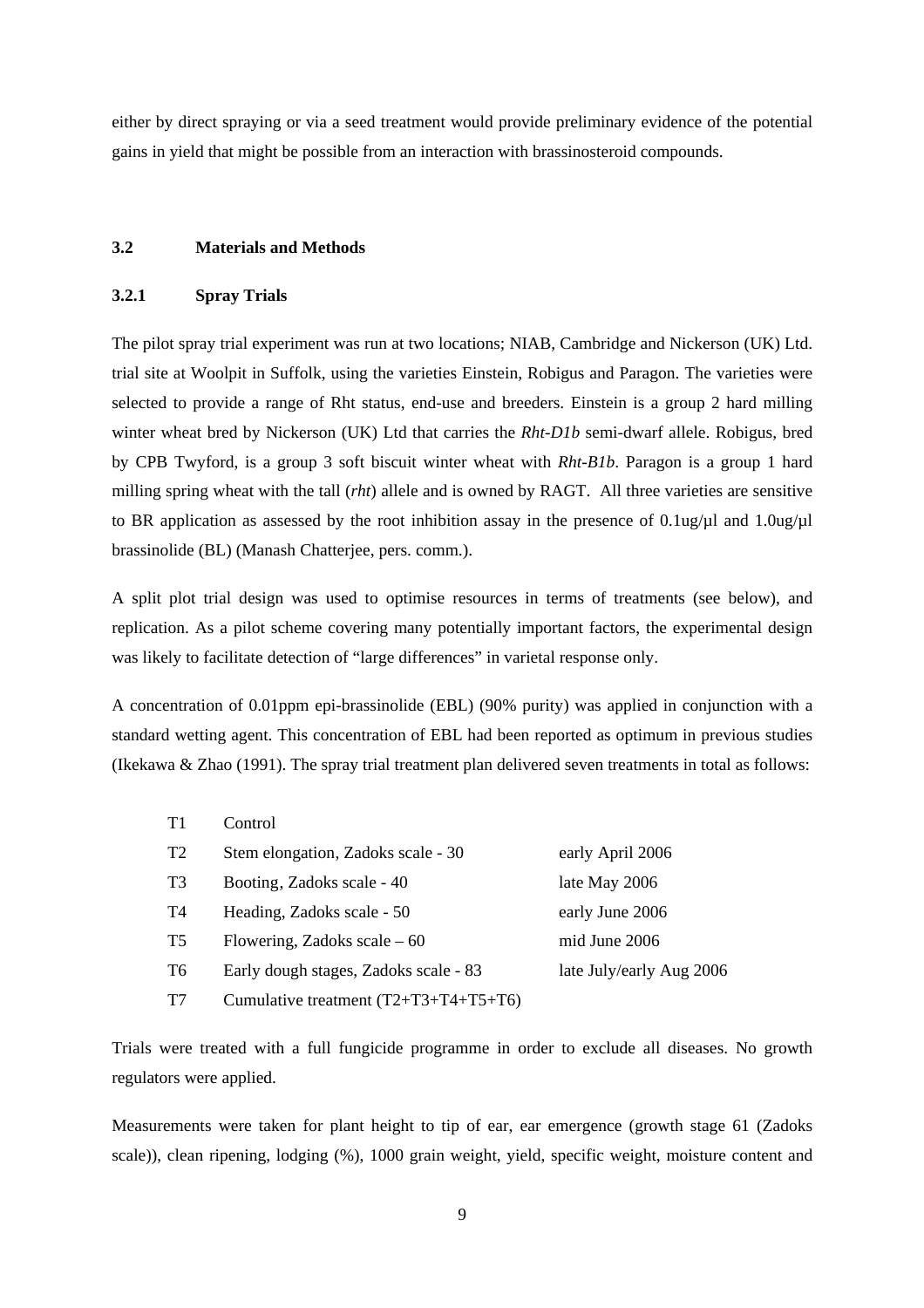<span id="page-9-0"></span>straw biomass. Samples were also prepared for harvest index and grains/spikelet but actual measurement of these parameters was conditional on a positive effect on yield.

## **3.2.2 Seed Treatment trials**

Two pilot seed treatment trials were run at Clopton and Risby in Suffolk. Two seed dressing treatments were used; an untreated control  $(SCD<sub>1</sub>)$  and seed coated with 0.01ppm epi-brassinolide (90% purity) in conjunction with a standard seed dressing agent (SCD2). Measurements to be recorded were yield, specific weight and moisture at harvest.

## **3.3 Results**

## **3.3.1 Spray trials**

The least significant difference of the means (LSD) for the Cambridge spray trial are reported in Table 1. Overall analysis of the trial results noted significant differences in yield for treatment (at 0.1%), variety (at 0.1%) and the variety, treatment interaction (at 0.5%). No significant differences were detected for the other parameters measured (Table 1).

Further analysis of variance in the yield data contrasting the control and treatments over the whole trial was carried out and detected differences significant at 0.1% between the control and the cumulative treatment (T7) and nearly significant differences at the 5% level for T5 (flowering) and T6 (early dough) (data not presented). Further comparisons for the whole trial between each treatment and the cumulative treatment (T7) highlighted significant differences at 0.1% for stem elongation (T2) and at 1% for booting (T3), heading (T4) and flowering (T5).

Figures 2-4 describe the differences in yield across treatments for each variety. Yields from Einstein were reasonable, but were not significantly affected by the application of EBL at any growth stage (Figure 2; Table 1).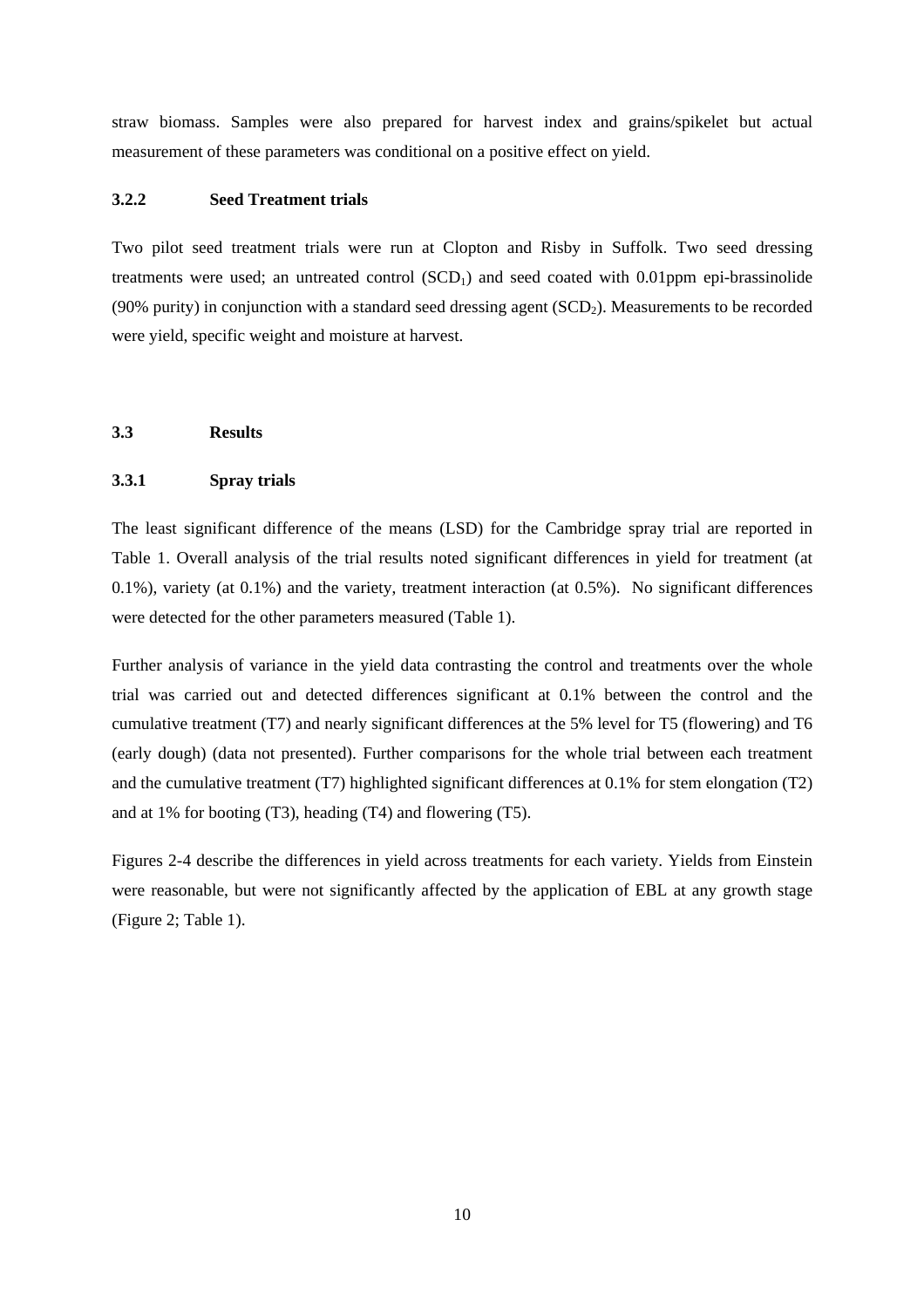

Figure 2: Cambridge spray trial yield response in Einstein to 0.01ppm epi-brassinolide 2005/06 (bar labels show mean converted yield in t/ha)

Yields in Robigus were reasonable and significant differences across treatments were noted (Figure 3; Table 1). The most significant difference (at 1%) was between the control (T1) and the cumulative treatment (T7), while differences between the control (T1) and application of EBL at booting (T3), flowering (T5) and early dough stage (T6) were significant at 5%. Yellow rust was noted on Robigus at the Cambridge trial. Only the mean scores were recorded and so it was not possible to test the impact of this infection. No significant differences were noted for the green leaf area (Table 1).

Figure 3: Cambridge spray trial yield response in Robigus to 0.01ppm epi-brassinolide 2005/06 (bar labels show mean converted yield in t/ha)

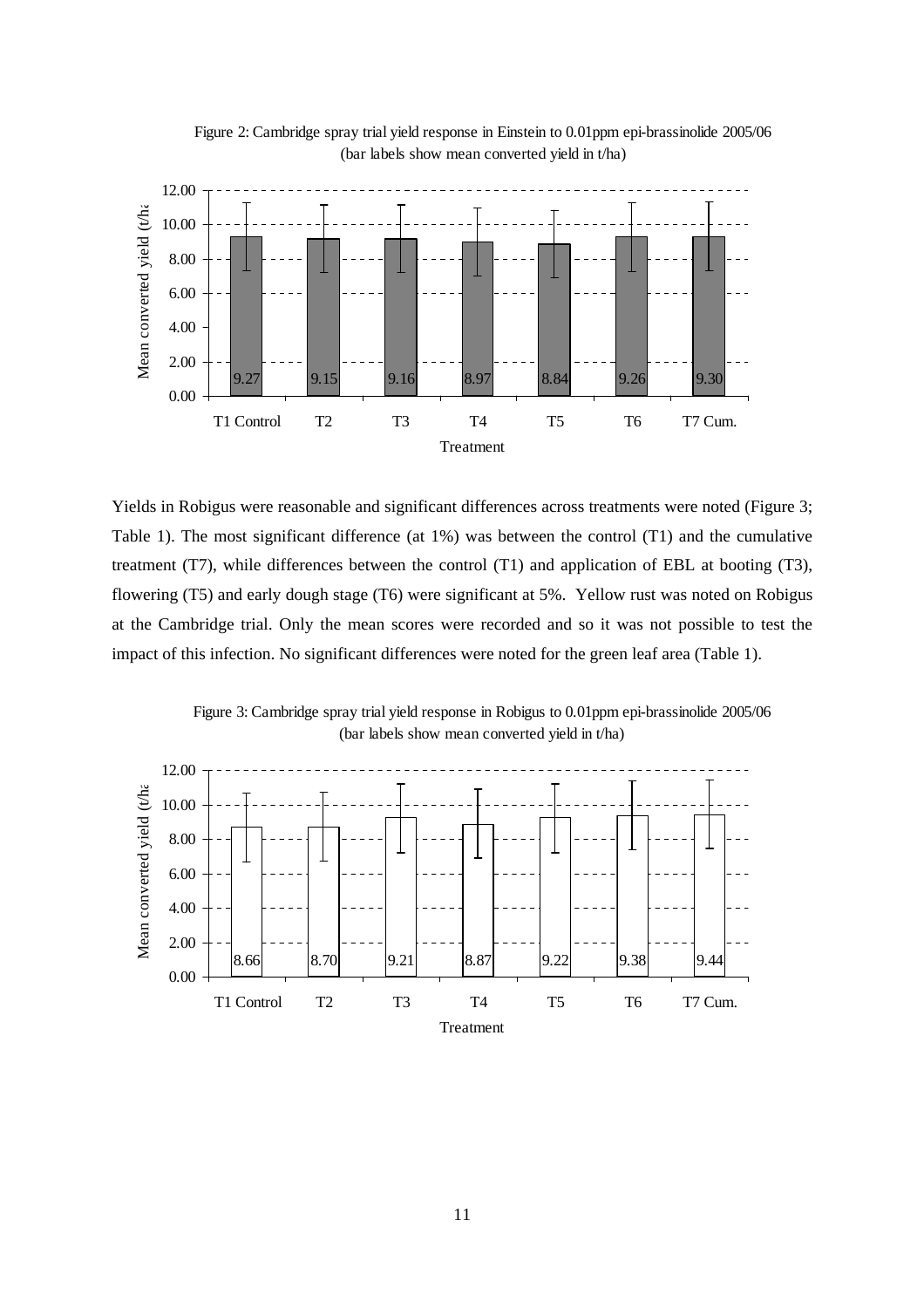



Paragon lodged significantly (Table 1) and this lowered the yield (Figure 4) relative to the other varieties in the Cambridge trial (Figure 2; 3). A significant difference (at 0.1%) was detected between the control (T1) and the cumulative EBL treatment (T7) at 0.1%.

The least significant difference of the means (LSD) for the Woolpit spray trial are reported in Table 2. No significant differences between variety, treatment or variety, treatment interaction were detected overall or between treatments within varieties. There were no lodging or disease pressures in this trial.

No visible difference in clean ripening for any of the varieties in the spray trials at Cambridge or at Woolpit was detected.

## **3.3.2 Seed Treatment trials**

Data from the seed treatment trial at Clopton is shown in Table 3. No significant differences in the least sum differences (LSD) of the means were detected for treatment or variety or treatment, variety interaction. The replicate trial at Risby was abandoned due to poor weather so no data is available.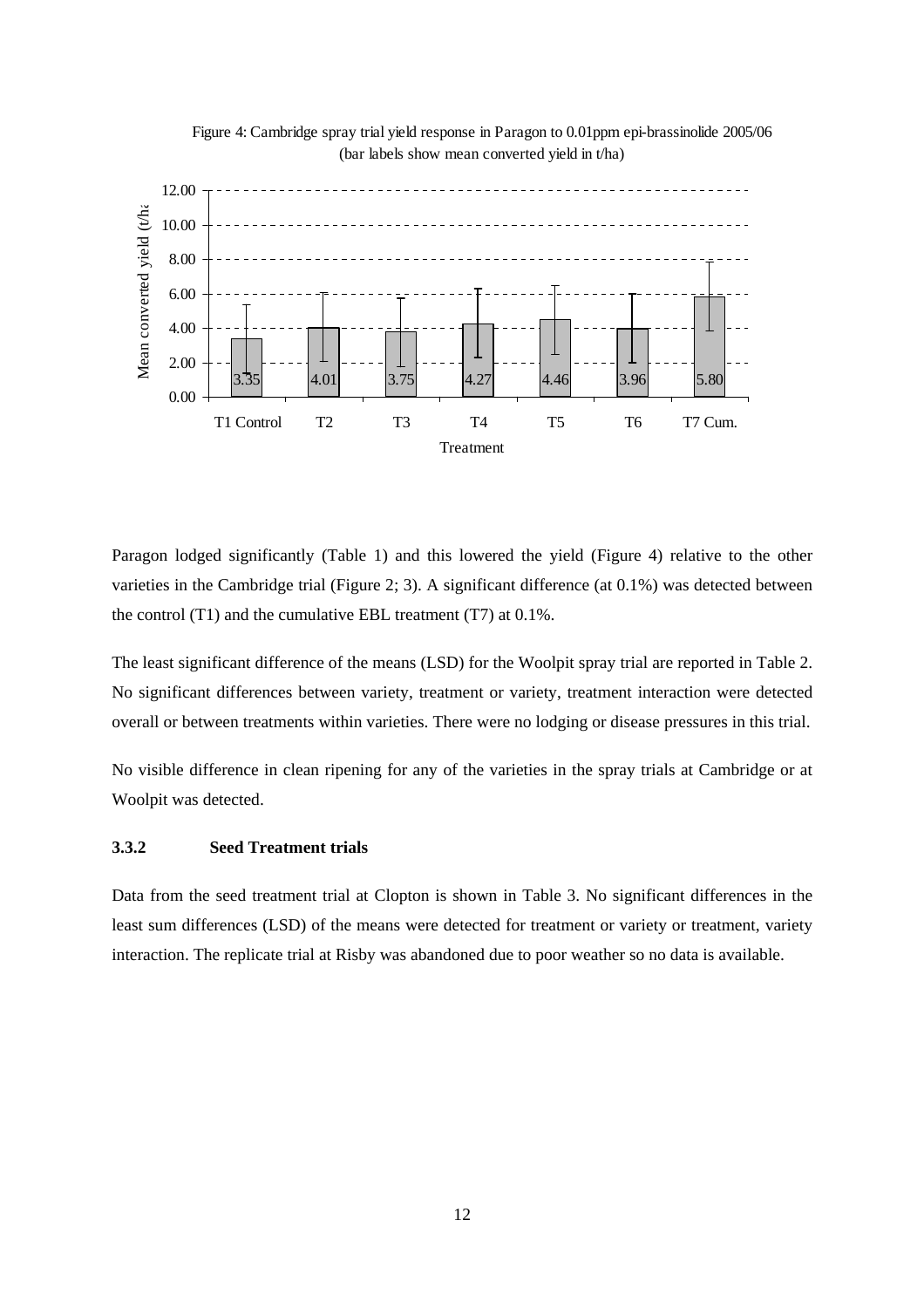|                     |                          | <b>Overall trial</b>     |                            | <b>Einstein</b> | <b>Robigus</b>      | Paragon              |
|---------------------|--------------------------|--------------------------|----------------------------|-----------------|---------------------|----------------------|
| <b>Parameters</b>   | <b>LSD</b> Treatment     | <b>LSD</b> Variety       | LSD Variety x<br>Treatment | LSD treatment   | LSD treatment       | <b>LSD</b> treatment |
|                     |                          |                          |                            |                 |                     |                      |
| <b>Yield</b>        | $0.4825**$               | $1.4152*$                | $1.5442*$                  | $0.7232$ ns     | $0.5416*$           | $1.196*$             |
| Date GS 61          | $\overline{\phantom{a}}$ | $\overline{\phantom{a}}$ | $\overline{\phantom{a}}$   | $0.989$ ns      | $0.4549$ ns         | $0.976$ ns           |
| Specific weight     | $0.770$ ns               | $1.907$ ns               | $2.164$ ns                 | $0.813$ ns      | $0.5660$ ns         | $2.177$ ns           |
| <b>Straw length</b> | $1.917$ ns               | $1.457$ ns               | 3.317 ns                   | $3.625$ ns      | 3.807 ns            | 2.796 ns             |
| Green leaf area     | 3.809 ns                 | $4.142$ ns               | $7.103$ ns                 | $3.795$ ns      | 9.37 ns             | $6.151$ ns           |
| 1000 grain weight   | 1.428 ns                 | 2.751 ns                 | 3.398 ns                   | 1.859 ns        | $2.265$ ns          | 3.331 ns             |
| Lodging             | $6.575$ ns               | 24.755 ns                | $26.010$ ns                | No lodging      | No lodging          | 24.755*              |
| <b>Yellow rust</b>  | $\overline{\phantom{a}}$ |                          | $\overline{\phantom{a}}$   | No yellow rust  | Yellow rust present | No yellow rust       |

Table 1: Table of Least Significant Differences  $(LSD<sup>1</sup>)$  of means across spray trial at Cambridge

<sup>1</sup> The LSD represents the value that must be achieved between any two means being compared before the difference can be declared significant at the confidence interval indicated.

ns not significant<br>\* significant at 1

\* significant at  $1\%$ <br>\*\* significant at 0.5%

significant at 0.5%

\*\*\* significant at 0.1%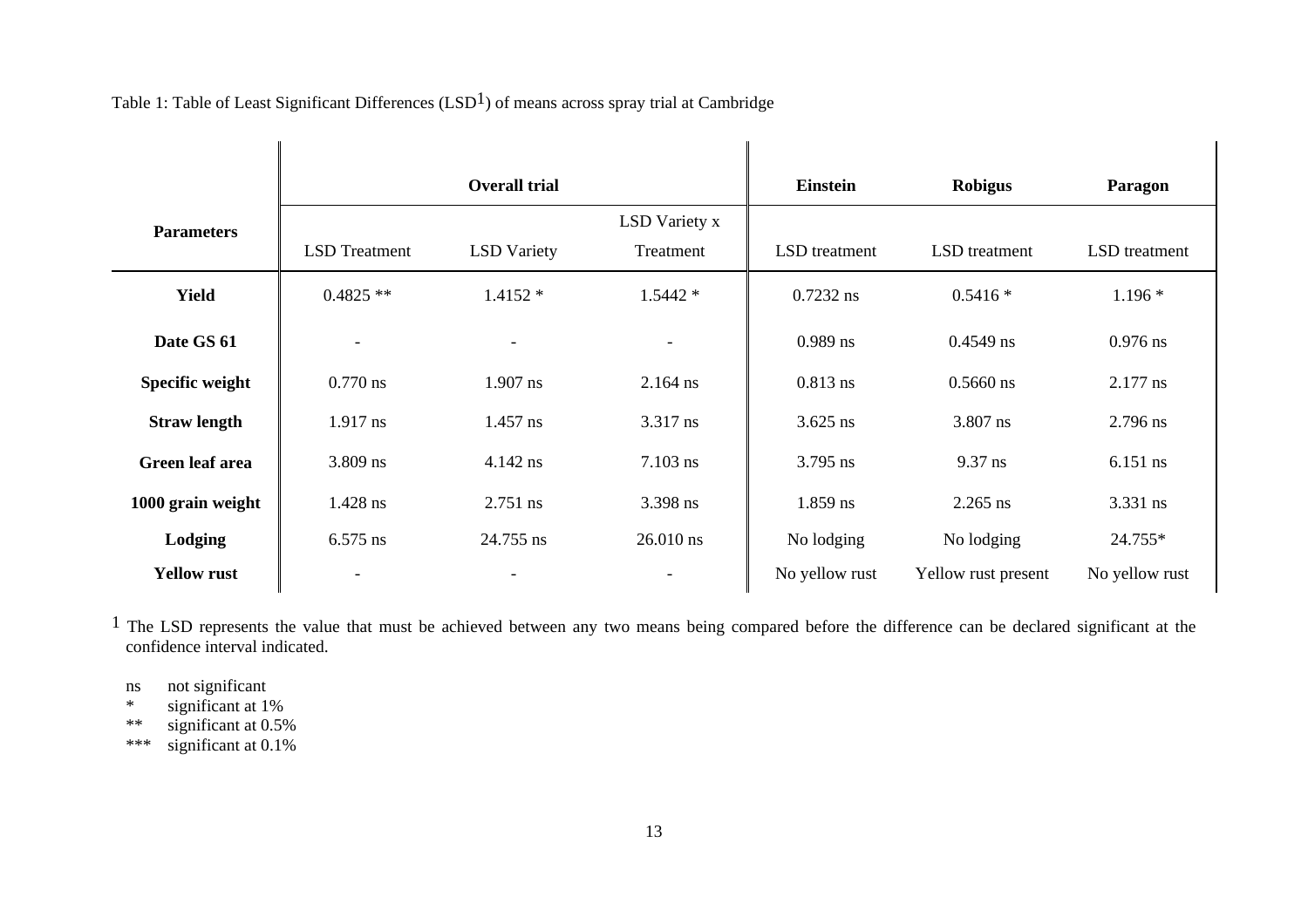|                        |                          | <b>Overall trial</b>     |                          | <b>Einstein</b>          | <b>Robigus</b>           | <b>Paragon</b>           |
|------------------------|--------------------------|--------------------------|--------------------------|--------------------------|--------------------------|--------------------------|
| <b>Parameters</b>      |                          |                          | LSD Variety x            |                          |                          |                          |
|                        | <b>LSD</b> Treatment     | <b>LSD</b> Variety       | Treatment                | LSD treatment            | LSD treatment            | LSD treatment            |
| <b>Yield</b>           | $0.4042$ ns              | $0.5414$ ns              | $0.8062$ ns              | $0.7600$ ns              | $0.6939$ ns              | $0.7192$ ns              |
| Date GS 61             | $0.4379$ ns              | $0.1658$ ns              | $0.7159$ ns              | $0.811$ ns               | $0.7400$ ns              | $0.803$ ns               |
| Specific weight        | 2.902 ns                 | 5.994 ns                 | $7.205$ ns               | 5.964 ns                 | 4.333 ns                 | 5.187 ns                 |
| <b>Straw length</b>    | $1.869$ ns               | 1.486 ns                 | $3.257$ ns               | 2.532 ns                 | 3.936 ns                 | 2.532 ns                 |
| <b>Green leaf area</b> | $\overline{\phantom{a}}$ | $\overline{\phantom{a}}$ | $\overline{\phantom{a}}$ | $\overline{\phantom{a}}$ | $\overline{\phantom{a}}$ | $\overline{\phantom{a}}$ |
| 1000 grain weight      | $\overline{\phantom{a}}$ | $\overline{\phantom{a}}$ | $\overline{\phantom{a}}$ | $\overline{\phantom{a}}$ | $\overline{\phantom{a}}$ | $\overline{\phantom{a}}$ |
| Lodging                | No lodging               | No lodging               | No lodging               | No lodging               | No lodging               | No lodging               |
| <b>Yellow rust</b>     |                          |                          |                          |                          |                          |                          |

Table 2: Table of Least Significant Differences (LSD<sup>1</sup>) of means across spray trial at Woolpit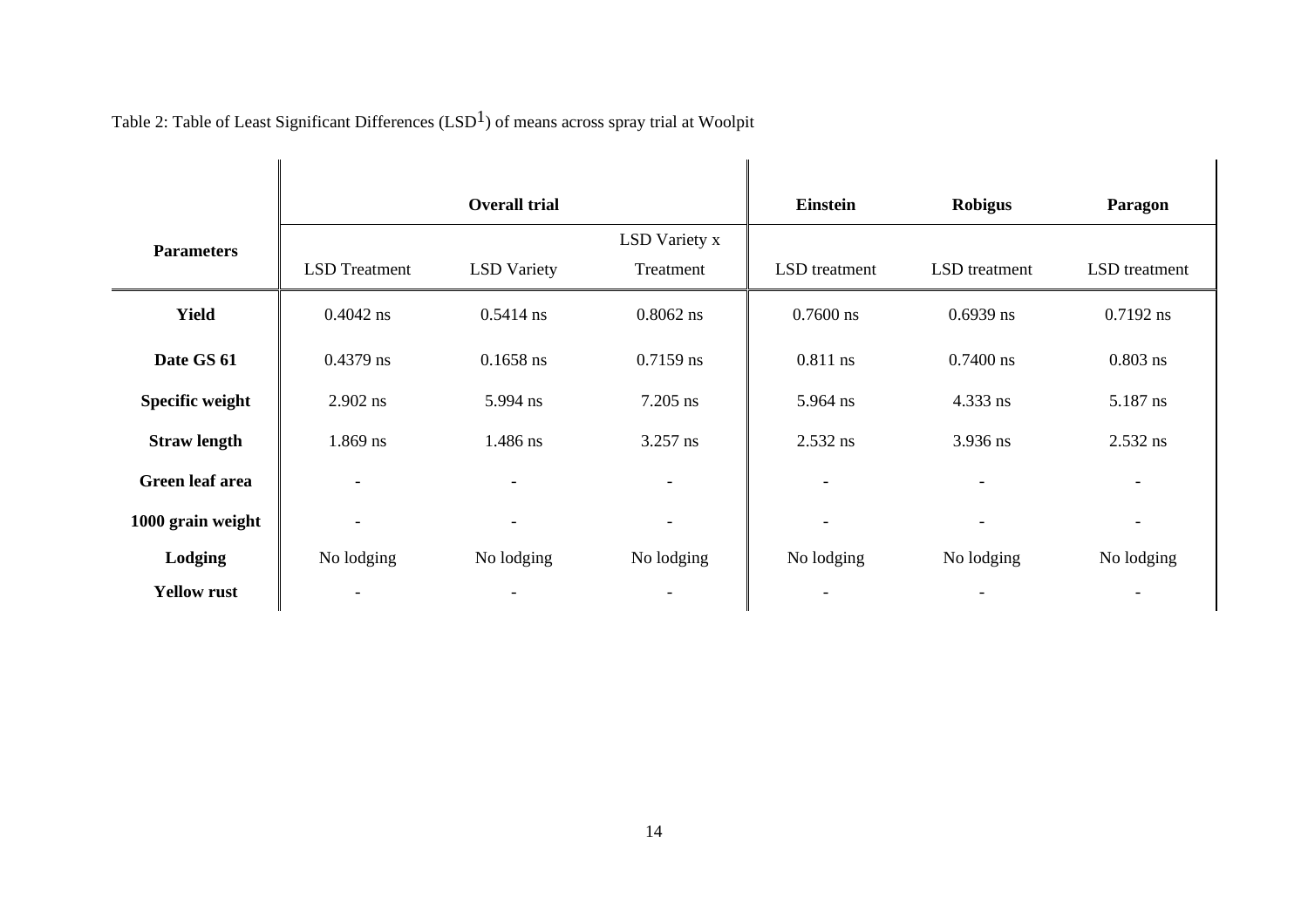|                  |                      | <b>Overall trial</b> |                            |
|------------------|----------------------|----------------------|----------------------------|
| <b>Parameter</b> | <b>LSD</b> Treatment | <b>LSD</b> Variety   | LSD Variety x<br>Treatment |
| <b>Yield</b>     | $0.01753$ ns         | $0.03906$ ns         | $0.04223$ ns               |

<span id="page-14-0"></span>Table 3: Table of Least Significant Differences (LSD<sup>1</sup>) of means across seed treatment trial at Clopton  $(ns = not significant)$ 

#### **3.4 Discussion**

Brassinosteroids (BRs) are an important class of plant hormones, essential for plant growth and development. They are released in response stress but are also known to regulate the expression of numerous genes, including ones associated with plant height and important yield components in crops. There is little active research on the brassinosteroid pathway in the UK in the context of its potential value as an alternative source of genetic variation for yield manipulation via wheat breeding. Spraying a variety of crops with brassinosteroid preparations has been shown to increase crop establishment and yield in a number of crops. Ikekawa and Zhao (1991) in particular report that spraying wheat with an optimal dose of 0.01 ppm BR (epibrassinolide) resulted in 10-20% yield increases. The demonstration of a yield response to this hormone under UK field conditions either by direct spraying or via a seed treatment to provide preliminary evidence of the potential gains in yield that might be possible from an interaction with brassinosteroid compounds has not been conclusively provided by the pilot field trials funded during the present study.

Detection of an impact on yield following spraying with brassinosteroid in this pilot trial has proven difficult using basic and low cost field approaches. The experimental design used in these pilot field trials was such that only large varietal differences were likely to be detected and many other factors may have influenced any potential effects. In particular, many factors relating to the absorption of the chemical by the plants in the field were unknown. These would include the effectiveness of the wetting agent and climatic factors such as high temperature that may have led to evaporation of the EBL. A concentration of 0.01ppm previously reported as effective in wheat (Ikekawa and Zhao, 1991) was used, but may not have been ideal for UK conditions. Additionally, the product used in these trials was sourced as a pure chemical, rather than in a commercial formulation so may not have been ideal (stable) for field use, although it was found to be effective in lab based assays.

Although the pilot field trials produced variable results and did not conclusively highlight significant differences in varietal response, results indicated that yield loss in wheat under stress may be lower in wheat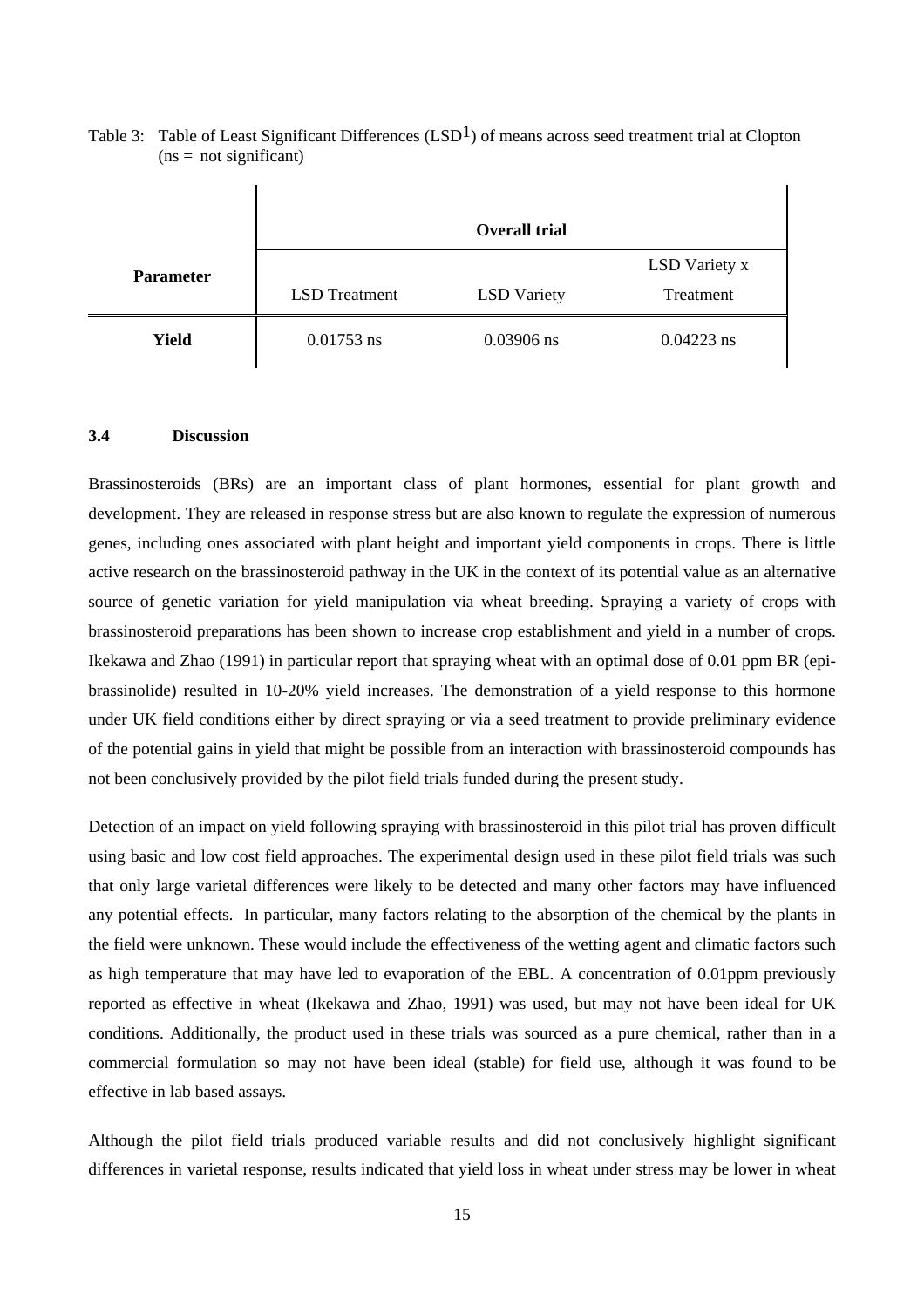<span id="page-15-0"></span>sprayed with brassinosteroid. Trials in controlled environments using more than one concentration and using a commercial product are recommended in advance of any further field trials. Further research would also benefit from the establishment and utilisation of an absorption assay to ensure the brassinosteroid compound has been absorbed by the trial plants and that it is affecting the downstream process. After spraying, the efficacy and uptake of EBL by plants would be monitored by testing the induction of the protein *BES1*  (*BRI1-*EMS-suppressor1) that is a positive regulator of the BR signalling pathway. Expression of this protein is induced within an hour by spraying Arabidopsis with BR and continues for twenty-four hours (Yin et al., 2002). The protein would be extracted from leaves harvested at appropriate intervals after spraying.

## **ements 3.5 Acknowledg**

We are grateful to Nickerson (UK) Ltd. for their in-kind contribution to this study.

Thanks to Lucy Smith-Reeves at Nickerson and Helen Appleyard and Susan Mann at NIAB for delivery of the field trials. Thanks also to Haidee Philpot at NIAB for statistical analysis.

This project was conceived by Manash Chatterjee (original project Lead Scientist at NIAB, now based at ARI in India) and Bill Angus and delivery was managed by Juno McKee (Lead Scientist from April 2006). The report was co-written by Manash Chatterjee, Bill Angus and Juno McKee.

### **3.6 References**

Austin, R.B., Bingham, J., Blackwell, R.D., Evans, L.T., Ford, M.A., Morgan, C.L., Taylor, M. (1980). Genetical improvements in winter yield since 1900 and associated physiological changes. Journal of Agricultural Science Camb., 94: 675-689.

Bishop G.J (2003) Brassinosteroid mutants of crops. In: Journal of Plant Growth Regulation, 22: 325-335.

Botwright TL, Rebetzke GJ, Condon AG, *et al*. 2005. Influence of the gibberellin-sensitive *Rht8* dwarfing gene on leaf epidermal cell dimensions and early vigour in wheat (*Triticum aestivum* L.). Annals of Botany, 95: 631-639

Yoshida, S., Tax, F.E. and Feldmann, K.A (1999). The Arabidopsis dwf7/ste1 mutant is defective in the Choe, S., Noguchi, T., Fujioka, S., Takatsuto, S., Tissier, C.P., Gregory, B.D., Ross, A.S., Tamaka, A., delta7 sterol C-5 desaturation step leading to brasinosteroid biosynthesis. Plant Cell, 11 : 207-221.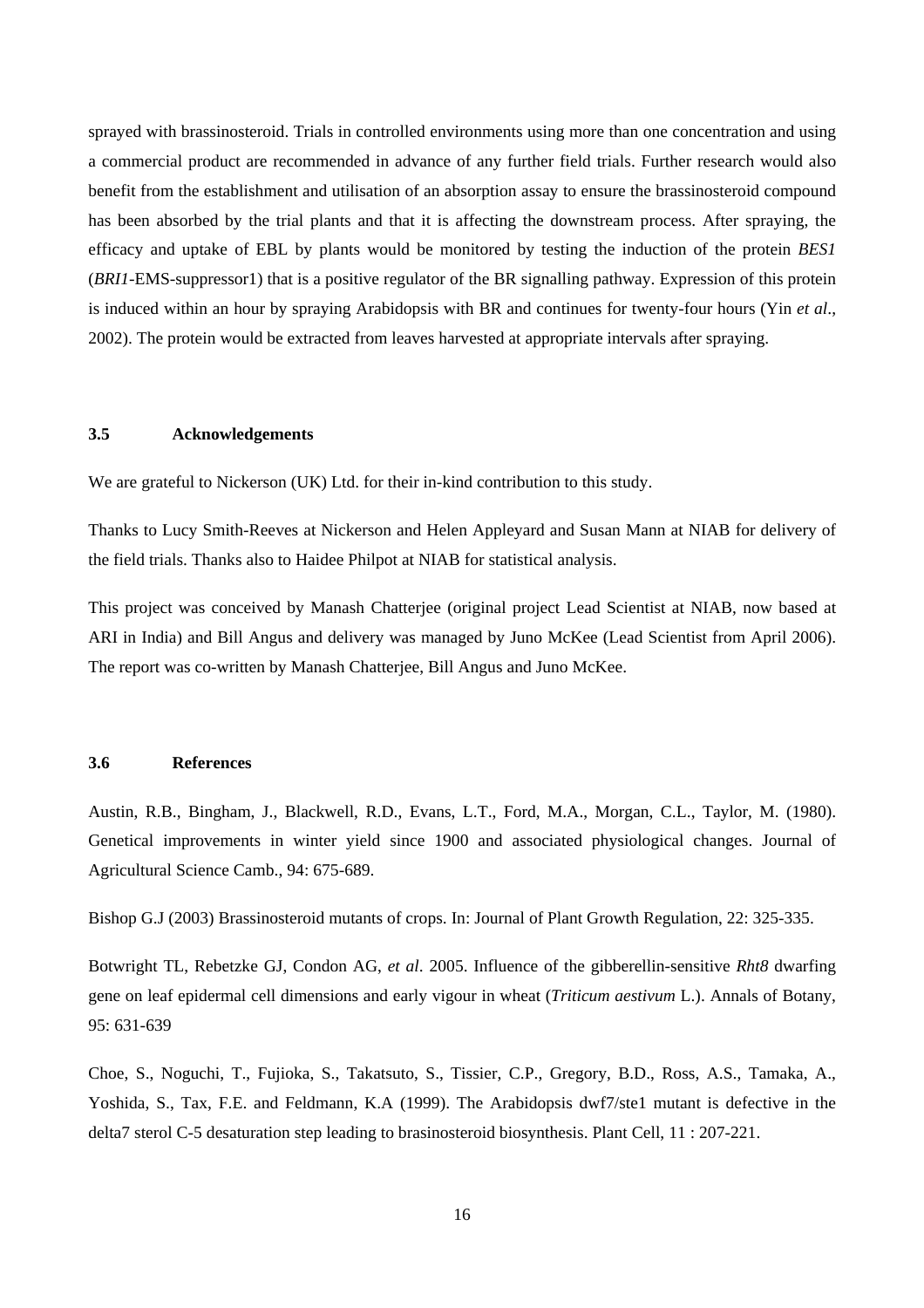Choe, S., Tanaka, A., Noguchi, T., Fujioka, S., Takatsuto, S., Ross, A.S., Tax, F.E., Yoshida, S and Feldmann, K (2000). Lesions in the sterol delta reductase gene of Arabidopsis cause dwarfism due to a block in brassinosteroid biosynthesis. The Plant Journal, 21: 431-433.

Choe, S., Fujioka, S., Noguchi, T., Takatsuto, S., Yoshida, S and Feldmann, K (2001). Overexpression of *DWARF4* in the brassinosteroid biosynthetic pathway results in increased vegetative growth and seed yield in *Arabidopsis*. The Plant Journal, 26: 573-582.

Chono, M., Honda, I., Zeniya, H., Yoneyama, K., Saisho, D., Kazuyoshi, T., Suguru, T., Tsuguhiro, H and Yoshiaki, W (2003). A semidwarf phenotype of barley uzu results from a nucleotide substitution in the gene encoding a putative brassinosteroid receptor. Plant Physiology, 133: 1209-1219.

Chory, J., Nagpal, P, and Peto, C (1991). Phenotypic and genetic analysis of *det2*, a new mutant that affects light-regulated seedling development in Arabidopsis. Plant Cell 3: 445-459.

development. In Brassinosteroids: Chemistry, Bioactivity & Applications, Cutler, H.G., Yokota, T and Adam G eds, Washington, D.C. American Chemical Society, pp 122-140. Clouse, S.D and Zurek, D (1991). Molecular analysis of brassinolide action in plant growth and

*thaliana* exhibits multiple defects in growth and development. Plant Physiology, 111: 671-678. Clouse, S.D., Langford, M. and McMorris, T (1996). A brassinosteroid-insensitive mutant in *Arabidopsis* 

Flavell, R (2005), Plenary lecture, PAG meeting, San Diego, Jan17-19.

Gale, M.D and Law, C.N (1976). The identification and exploitation of Norin 10 semi-dwarfing genes. In: Plant Breeding Institute, Cambridge Annual Report 1976, UK, p 21-35.

Chemistry, Bioactivity & Applications, Cutler, H.G., Yokota, T and Adam G eds, Washington, D.C.. American Chemical Society, pp 280-291. Ikekawa, N and Zhou, Y-J (1991). Application of 24-Epibrassinolide in Agriculture. In Brassinosteroids:

Law, C.N., Snape, J.W., Worland, A.J. (1973). The genetical relationship between height and yield in wheat. Heredity, 40: 133-151.

Li, J., Nagpal, P., Vitart, V., McMorris, T.C. and Chory, J (1996). A role for brassinosteroids in lightdependent development of *Arabidopsis*. Science, 272: 398-401.

Li, J and Chory, J (1997). A putative leucine-rich repeat receptor kinase involved in brassinosteroid signal transduction. Cell 90: 929-938.